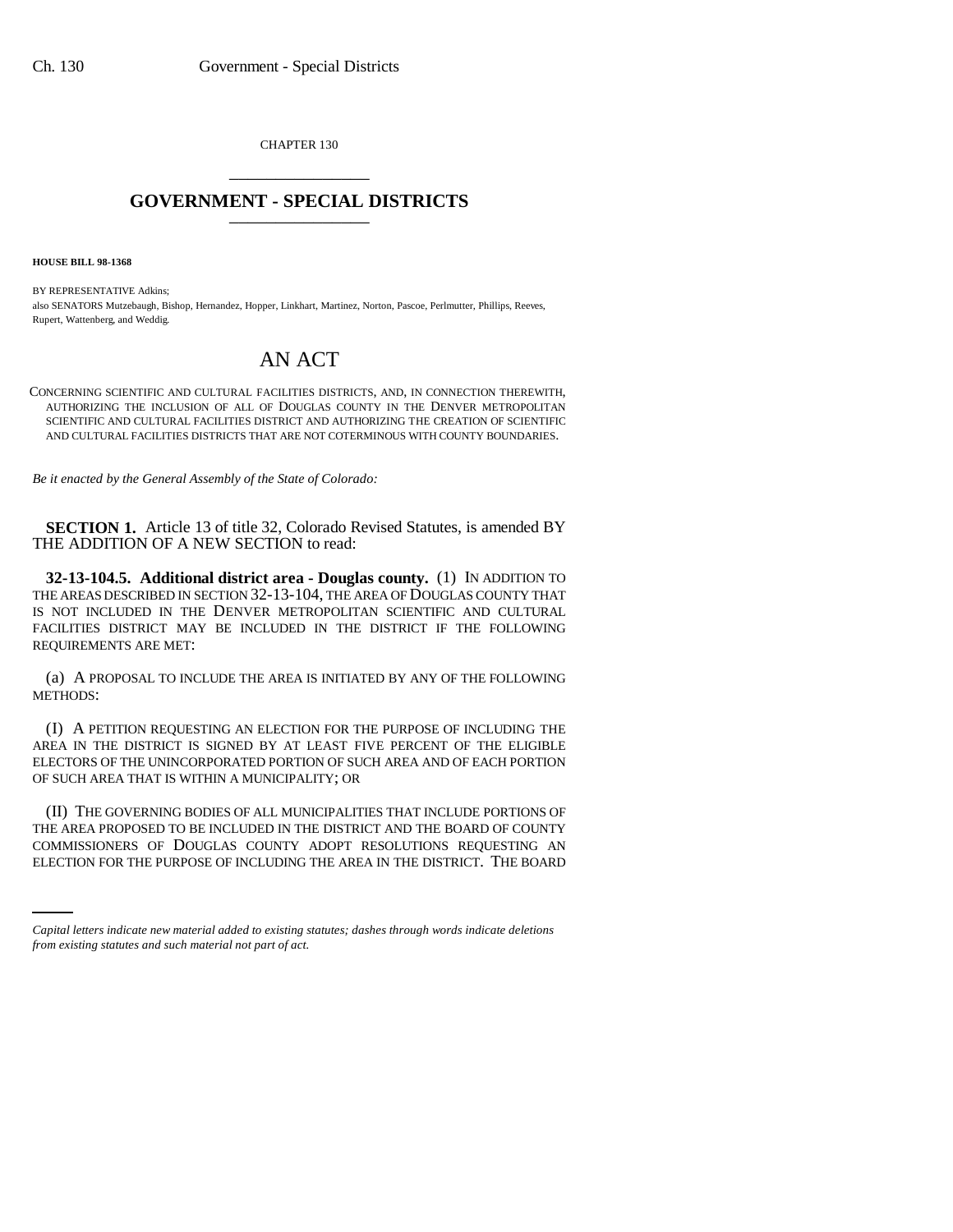OF COUNTY COMMISSIONERS OF DOUGLAS COUNTY SHALL ADOPT SUCH A RESOLUTION ONLY AFTER ALL MUNICIPALITIES THAT INCLUDE PORTIONS OF THE AREAS PROPOSED TO BE INCLUDED HAVE ADOPTED SUCH RESOLUTIONS.

(b) AN ELECTION IS HELD AND CONDUCTED IN ACCORDANCE WITH ARTICLES 1 TO 13 OF TITLE 1, C.R.S., AND THE FOLLOWING REQUIREMENTS:

(I) THE ELECTION IS HELD AT THE GENERAL ELECTION IN 1998, 2000, OR 2002, AS DETERMINED BY INTERGOVERNMENTAL AGREEMENT OF THE GOVERNING BODIES OF ALL MUNICIPALITIES THAT INCLUDE PORTIONS OF THE AREA PROPOSED TO BE INCLUDED IN THE DISTRICT AND THE BOARD OF COUNTY COMMISSIONERS OF DOUGLAS COUNTY;

(II) THE BALLOT PROVIDES FOR THE ELIGIBLE ELECTORS IN THE AREA PROPOSED TO BE INCLUDED IN THE DISTRICT TO VOTE FOR OR AGAINST THE INCLUSION OF THE PROPOSED AREA IN THE DISTRICT;

(III) THE BALLOT IS IN A SINGLE FORM DETERMINED BY INTERGOVERNMENTAL AGREEMENT OF THE GOVERNING BODIES OF ALL MUNICIPALITIES THAT INCLUDE PORTIONS OF THE AREA PROPOSED TO BE INCLUDED IN THE DISTRICT AND THE BOARD OF COUNTY COMMISSIONERS OF DOUGLAS COUNTY;

(IV) THE BALLOT CONTAINS A DESCRIPTION OF THE AREA PROPOSED TO BE INCLUDED WITHIN THE DISTRICT;

(V) THE BALLOT CONTAINS THE CURRENT RATES OF SALES TAX LEVIED BY THE DISTRICT; AND

(VI) THE BALLOT CONTAINS THE FOLLOWING QUESTION: "SHALL THE AREA DESCRIBED IN THE BALLOT BE INCLUDED IN THE DENVER METROPOLITAN CULTURAL AND SCIENTIFIC FACILITIES DISTRICT?".

(2) THE GOVERNING BODIES OF ALL MUNICIPALITIES THAT INCLUDE PORTIONS OF THE AREA PROPOSED TO BE INCLUDED IN THE DISTRICT AND THE BOARD OF COUNTY COMMISSIONERS OF DOUGLAS COUNTY SHALL, PURSUANT TO AN INTERGOVERNMENTAL AGREEMENT, ADOPT RESOLUTIONS CALLING THE ELECTION AUTHORIZED BY THIS SECTION. THE RESOLUTIONS SHALL STATE:

(a) THE OBJECT AND PURPOSE OF THE ELECTION;

(b) A DESCRIPTION OF THE AREA PROPOSED TO BE INCLUDED IN THE DISTRICT;

(c) THE DATE OF THE ELECTION; AND

THE NAME OF THE DESIGNATED ELECTION OFFICIAL RESPONSIBLE FOR CONDUCTING THE ELECTION PURSUANT TO ARTICLES 1 TO 13 OF TITLE 1, C.R.S.

**SECTION 2.** 32-13-108, Colorado Revised Statutes, is amended to read:

**32-13-108. Petition or resolution for formation and levy of tax - petition or resolution for extension of tax - verification of signatures - election.** (1) (a) A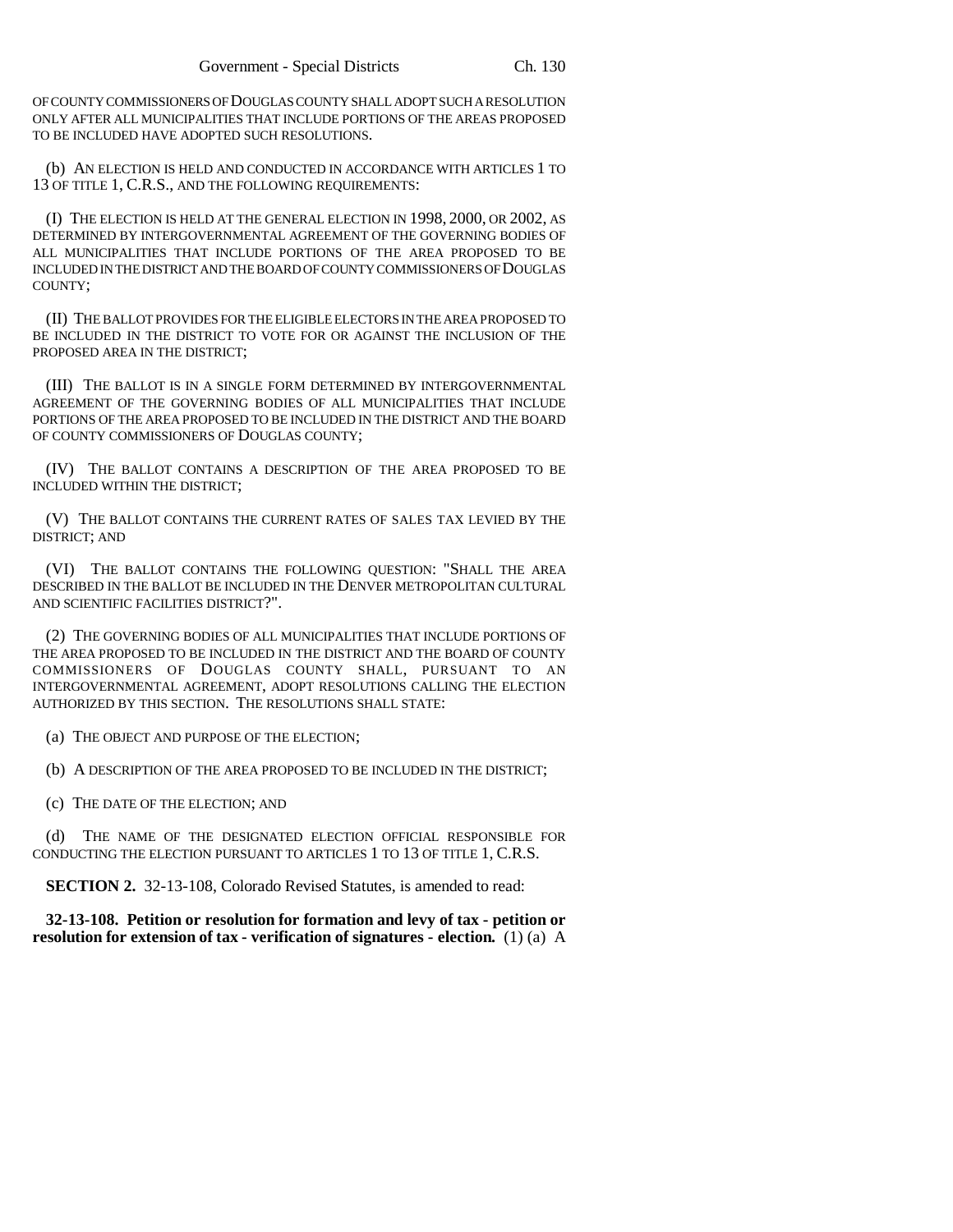## Ch. 130 Government - Special Districts

SCIENTIFIC AND CULTURAL FACILITIES DISTRICT MAY INCLUDE A PORTION OF ONE COUNTY, AN ENTIRE COUNTY, OR AREAS CONTAINED WITHIN MULTIPLE COUNTIES OF THE STATE; EXCEPT THAT NO COUNTY SHALL INCLUDE MORE THAN ONE SCIENTIFIC AND CULTURAL FACILITIES DISTRICT COMPOSED OF AREAS LOCATED SOLELY WITHIN THAT COUNTY.

 $(a)$  (b) Except for those counties included or partially included in the district created in section 32-13-104, The formation of a scientific and cultural facilities district in all other counties of the state OTHER THAN THE DISTRICT CREATED IN SECTION 32-13-104 shall be initiated by a petition signed by registered electors of the county in which a EACH UNINCORPORATED AREA OF A COUNTY AND OF EACH AREA WITHIN A MUNICIPALITY THAT IS TO BE INCLUDED IN THE PROPOSED scientific and cultural facilities district is proposed in number not less than five percent of the votes cast in the county EACH AREA for all candidates for the office of governor at the last preceding general election, or by resolution adopted by the board, OR BY RESOLUTION OF EACH BOARD ADOPTED PURSUANT TO AN INTERGOVERNMENTAL AGREEMENT ENTERED INTO BY THE BOARDS of county commissioners of the county OR COUNTIES in which a scientific and cultural facilities district is proposed.

 $(b)$  (c) Such petition or resolution shall state that the proposed scientific and cultural facilities district would levy and collect for a period of time not to exceed ten years a uniform sales tax throughout the geographical area of the district at a rate not to exceed thirty one-hundredths of one percent upon every transaction or other incident with respect to which a sales tax is levied by the county IN WHICH THE TRANSACTION OR OTHER INCIDENT OCCURS, pursuant to the provisions of article 2 of title 29, C.R.S.

 $\overline{(e)}$  (d) Such petition or resolution shall be filed with the board OR BOARDS of county commissioners of the county OR COUNTIES in which the proposed scientific and cultural facilities district would be formed AT LEAST THREE MONTHS BEFORE THE GENERAL ELECTION OR THE ELECTION HELD ON THE FIRST TUESDAY OF NOVEMBER IN AN ODD-NUMBERED YEAR, WHICHEVER IS APPLICABLE, AT WHICH IT MAY BE VOTED UPON.

(2) (a) The petition or resolution for the formation of a scientific and cultural facilities district shall state:

(I) The name proposed for the scientific and cultural facilities district; and that the boundary of said district shall follow the boundary of the county in which said district is proposed.

(II) A DESCRIPTION OF THE GEOGRAPHICAL AREA TO BE INCLUDED IN THE SCIENTIFIC AND CULTURAL FACILITIES DISTRICT SUFFICIENT TO ENABLE A PROPERTY OWNER TO DETERMINE WHETHER HIS OR HER PROPERTY LIES WITHIN THE DISTRICT.

(b) The petition or resolution for the formation of a scientific and cultural facilities district may state any formula or criteria concerning the distribution of sales tax collections pursuant to section  $32-13-110(3)$ ; including criteria which THAT scientific and cultural facilities must meet in order to receive moneys from the district which are in addition to the criteria specified in section 32-13-110 (3) (a) and (3) (b). If the petition or resolution does include such formula or criteria and the registered electors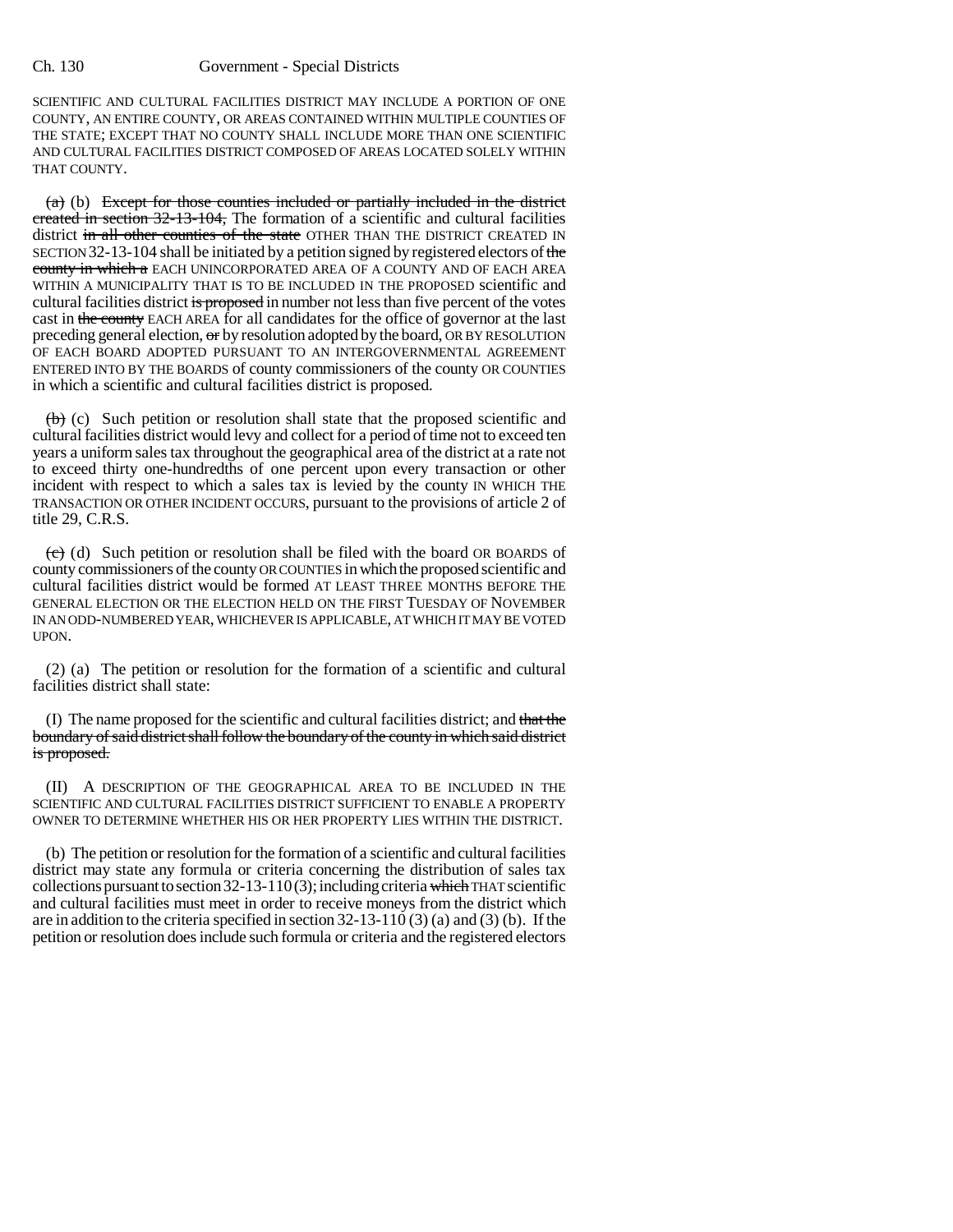of the county voting on the question vote affirmatively on the question of creation of the district and the levy of the tax specified in paragraph  $(\theta)$  (c) of subsection (1) of this section, then such formula or criteria contained in such petition or resolution shall be binding upon the board.

(c) The petition or resolution for the formation of a scientific and cultural facilities district shall state the month, day, and year on which the authority of the scientific and cultural facilities district to levy and collect the sales tax shall expire.

(2.5) (a) For purposes of complying with the provisions of section 20 (4) of article X of the state constitution, the question of whether the board of a district created pursuant to this section shall be authorized to continue the levy and collection of the sales tax throughout the district upon every transaction or other incident with respect to which a sales tax is levied by the county IN WHICH THE TRANSACTION OR OTHER INCIDENT OCCURS, pursuant to the provisions of article 2 of title 29, C.R.S., for a period of time not to exceed ten years from the date upon which the authority of the board to levy and collect the sales taxes is scheduled to expire shall be initiated by a petition signed by the registered electors of the district in a number not less than five percent of the votes cast in the county EACH INCORPORATED AND UNINCORPORATED AREA INCLUDED WITHIN THE DISTRICT for all candidates for the office of governor at the last preceding general election or initiated by a resolution adopted by the board of the scientific and cultural facilities district.

(b) Such petition or resolution shall state the name of the scientific and cultural facilities district and that the district would continue to levy and collect a uniform sales tax throughout the geographical area of the district at a rate not to exceed thirty one-hundredths of one percent upon every transaction or other incident with respect to which a sales tax is levied by the county IN WHICH THE TRANSACTION OR OTHER INCIDENT OCCURS, pursuant to the provisions of article 2 of title 29, C.R.S., for a period of time not to exceed ten years from the date upon which the authority of the district to levy and collect the sales tax is scheduled to expire.

(c) Such petition or resolution shall be filed with the board OR BOARDS of county commissioners of the county OR COUNTIES in which the scientific and cultural facilities district is located AT LEAST THREE MONTHS BEFORE THE GENERAL ELECTION OR THE ELECTION HELD ON THE FIRST TUESDAY OF NOVEMBER IN AN ODD-NUMBERED YEAR, WHICHEVER IS APPLICABLE, AT WHICH IT MAY BE VOTED UPON.

(3) (Deleted by amendment, L. 94, p. 476, 6, effective March 31, 1994.)

 $(3.5)$  Upon the filing of any petition pursuant to this section, the EACH AFFECTED board of county commissioners shall transmit the petition to the ITS county clerk and recorder for verification of signatures. EACH COUNTY CLERK AND RECORDER SHALL VERIFY THE SIGNATURES OF REGISTERED ELECTORS FROM AREAS WITHIN SUCH COUNTY WITHIN THIRTY DAYS OF RECEIVING THE PETITION. If the ANY county clerk and recorder WHO declares that the petition appears not to have a sufficient number of signatures the county clerk and recorder FROM AREAS WITHIN A COUNTY shall grant a fifteen-day extension to the petitioners to cure the insufficiency by filing an addendum to the original petition for the purpose of offering the number of signatures as will cure the insufficiency. No addendum offered as a cure shall be considered unless the addendum conforms to the same requirements imposed upon the original